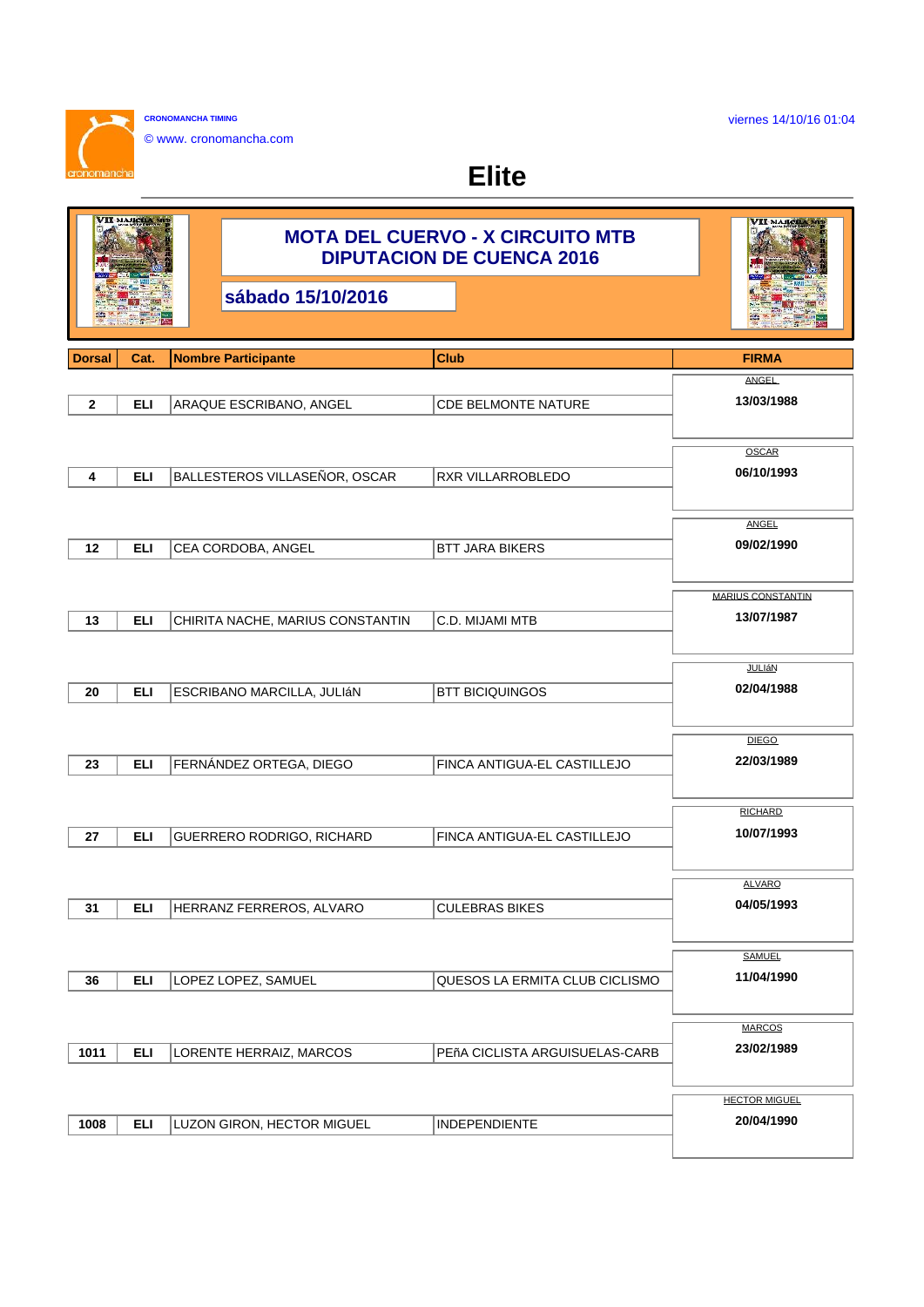viernes 14/10/16 01:04

**CRONOMANCHA TIMING** © www. cronomancha.com

 $\sim$ 

## **Elite**

|      |            |                                  |                               | CARLOS                        |
|------|------------|----------------------------------|-------------------------------|-------------------------------|
| 42   | <b>ELI</b> | MARTINEZ PRIETO, CARLOS          | RUJAMAR-VALENCIA BARRIOS      | 13/07/1992                    |
|      |            |                                  |                               |                               |
|      |            |                                  |                               | <b>GUILLERMO</b>              |
| 51   | <b>ELI</b> | OCAÑA HERRAIZ, GUILLERMO         | C.D. MIJAMI MTB               | 30/03/1989                    |
|      |            |                                  |                               |                               |
|      |            |                                  |                               |                               |
|      |            |                                  |                               | <b>CARLOS</b>                 |
| 52   | <b>ELI</b> | ORTEGA RUBIO, CARLOS             | BTT SAN CLEMENTE-ISLA PARAISO | 07/04/1987                    |
|      |            |                                  |                               |                               |
|      |            |                                  |                               | LUIS ALBERTO                  |
| 56   | <b>ELI</b> | PARRILLA ALBARAÑEZ, LUIS ALBERTO | FINCA ANTIGUA-EL CASTILLEJO   | 10/10/1987                    |
|      |            |                                  |                               |                               |
|      |            |                                  |                               | <b>JAVIER</b>                 |
| 58   | <b>ELI</b> | PEñARRUBIA MARTINEZ, JAVIER      | <b>BTT ESTAMPIDA</b>          | 12/11/1992                    |
|      |            |                                  |                               |                               |
|      |            |                                  |                               | <b>ANGEL MARIA</b>            |
| 1009 | <b>ELI</b> | PEREZ ABAD, ANGEL MARIA          | <b>MERIDA BIKES</b>           | 10/05/1988                    |
|      |            |                                  |                               |                               |
|      |            |                                  |                               |                               |
|      |            |                                  |                               | <b>ALFONSO</b>                |
| 60   | <b>ELI</b> | PICAZO MORALES, ALFONSO          | <b>INDEPENDIENTE</b>          | 07/06/1989                    |
|      |            |                                  |                               |                               |
|      |            |                                  |                               | <b>LUIS JAVIER</b>            |
| 1001 | <b>ELI</b> | RUBIO MAINEZ, LUIS JAVIER        | BH CONCEPT VALENCIA           | 19/05/1990                    |
|      |            |                                  |                               |                               |
|      |            |                                  |                               | <b>SERGIO</b>                 |
| 1002 | <b>ELI</b> | RUIZ SALAS, SERGIO               | <b>CDC HONRUBIA</b>           | 20/08/1991                    |
|      |            |                                  |                               |                               |
|      |            |                                  |                               | <b>RUBéN</b>                  |
| 1004 | <b>ELI</b> | SáNCHEZ BLANCO, RUBéN            | <b>INDEPENDIENTE</b>          | 08/02/1988                    |
|      |            |                                  |                               |                               |
|      |            |                                  |                               |                               |
|      |            |                                  |                               | <b>SANTIAGO</b><br>27/10/1987 |
| 71   | <b>ELI</b> | SANCHEZ HUERTA, SANTIAGO         | 3HCYCLES-ULB-DOPPIO SLAVO     |                               |
|      |            |                                  |                               |                               |
|      |            |                                  |                               | <b>JAVIER</b>                 |
| 73   | <b>ELI</b> | SIMON RODRIGUEZ, JAVIER          | C.D. MIJAMI MTB               | 10/10/1987                    |
|      |            |                                  |                               |                               |
|      |            |                                  |                               | <b>FRANCISCO</b>              |
| 1005 | <b>ELI</b> | TOLEDO CUENCA, FRANCISCO         | <b>INDEPENDIENTE</b>          | 20/02/1990                    |
|      |            |                                  |                               |                               |
|      |            |                                  |                               | JESUS                         |
| 74   | <b>ELI</b> | <b>TORNERO SAIZ, JESUS</b>       | BTT SAN CLEMENTE-ISLA PARAISO | 06/02/1989                    |
|      |            |                                  |                               |                               |
|      |            |                                  |                               |                               |